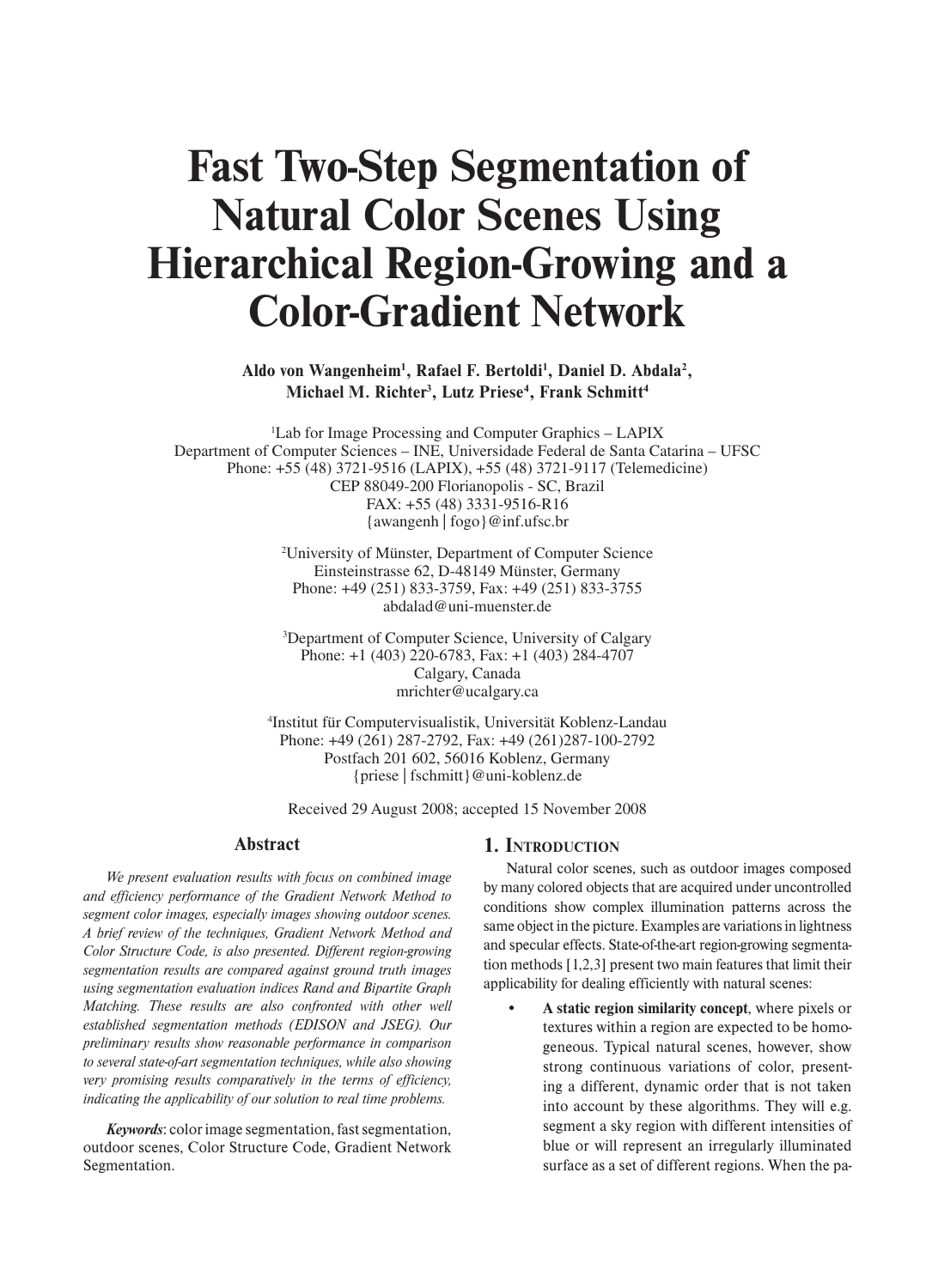rameters of such algorithms are stressed in order to try to accomplish a correct segmentation of a large object showing a long continuous gradient of color, typically with a gradual but large color variation, a region leakage of other objects in the image is likely to occur. Then the algorithm is becoming unstable and even inapplicable.

**Increase in complexity** in order to present more stable results. This usually demands complex computations to detect segment-correlation clues, such as the usage of additional texture information. This slows down considerably the processing time without being much more stable when extreme color variations are present.

In this paper we present for the first time a ground truthbased objective qualitative validation of our previously presented gradient network approach for image segmentation [4] and analyze its performance in conjunction with another method [1], providing a novel color scene segmentation approach that is extremely fast. It is intended to be used as a two-step approach that shows satisfactory results when applied to natural color scenes, while not showing poorer performance than state-of-the-art methods. Both empirical validations, the objective qualitative analysis as well as the performance comparison are performed against state-of-theart segmentation algorithms an presented in detail.

The approach described here is based on a pipeline of two fast segmentation algorithms:

- I. A hierarchical region-growing segmentation [1] that generates an over-segmented picture where natural boundaries of objects are preserved.
- II. A color gradient based region-growing post-segmentation method [4] that starts from an initial pre-segmented image and computes a gradient network that spans the entire image. It finds locally connected gradients that show an organized pattern, representing ordered color variations of a same object. These "organized segment clusters" composed of correlated shades of color and light are merged into meta-regions that are then presented as the final segmentation result. One of the most important features of this algorithm is its computational efficiency.

In this paper we present a short review of the *Gradient Network Method* (GNM), highlighting the characteristics responsible for its performance. The *Color Structure Code* (CSC) method is also addressed, followed by results obtained with this combined approach. A processing time comparison is presented taking into account two different combinations of pre-segmentation region growing algorithms with the GNM. It should clarify the main reason

for choosing the CSC as the first stage of this approach. These results are compared against a set of state-of the-art region-growing segmentation algorithms and the results are presented.

Finally we present a discussion that takes into account the applicability of such an algorithm for real-time color image segmentation.

# **2. OBJECTIVES AND VALIDATION METHODOLOGY**

The GNM produced promising results from the qualitative point of view. Since it was developed to provide a stable solution for the segmentation of images containing objects presenting changes in shades of color, while maintaining good performance characteristics, we devised a set of experiments with the objective to demonstrate empirically that the GNM in conjunction with a fast pre-segmentation method is capable of providing an alternative to state-of-the-art segmentation algorithms that is much faster while showing at least the same robustness and segmentation quality levels.

We employed the following method:

- a) Selected a set of state-of-the-art segmentation algorithms to compare to the performance and segmentation results achieved with GNM. This set is different from the one used in [4].
- b) Followed a new empirical ground truth-based validation strategy intended to provide concrete objective qualitative results.

For this purpose, we devised the following procedure:

- I. Two well-known segmentation methods to be used as pre-segmentation procedures were chosen: CSC [1] and Mumford-Shah [3].
- II. Segmentations performed with each of these algorithms were compared against ground-truths using Rand [5] and Bipartite Graph Matching (BGM) [6] indexes. For each segmentation method we selected a wide range of segmentation parameters, selected the result considered to be the best one for every pair of image set and segmentation algorithm and generated Rand and BGM scores for the complete set of groundtruths for each image
- III. These two segmentation methods were also selected to generate over-segmented images to be used in combination with both the original GNM and the version presented in this paper. For each algorithm we selected a set of segmentation parameters that produced over-segmented images where no segment leakage with respect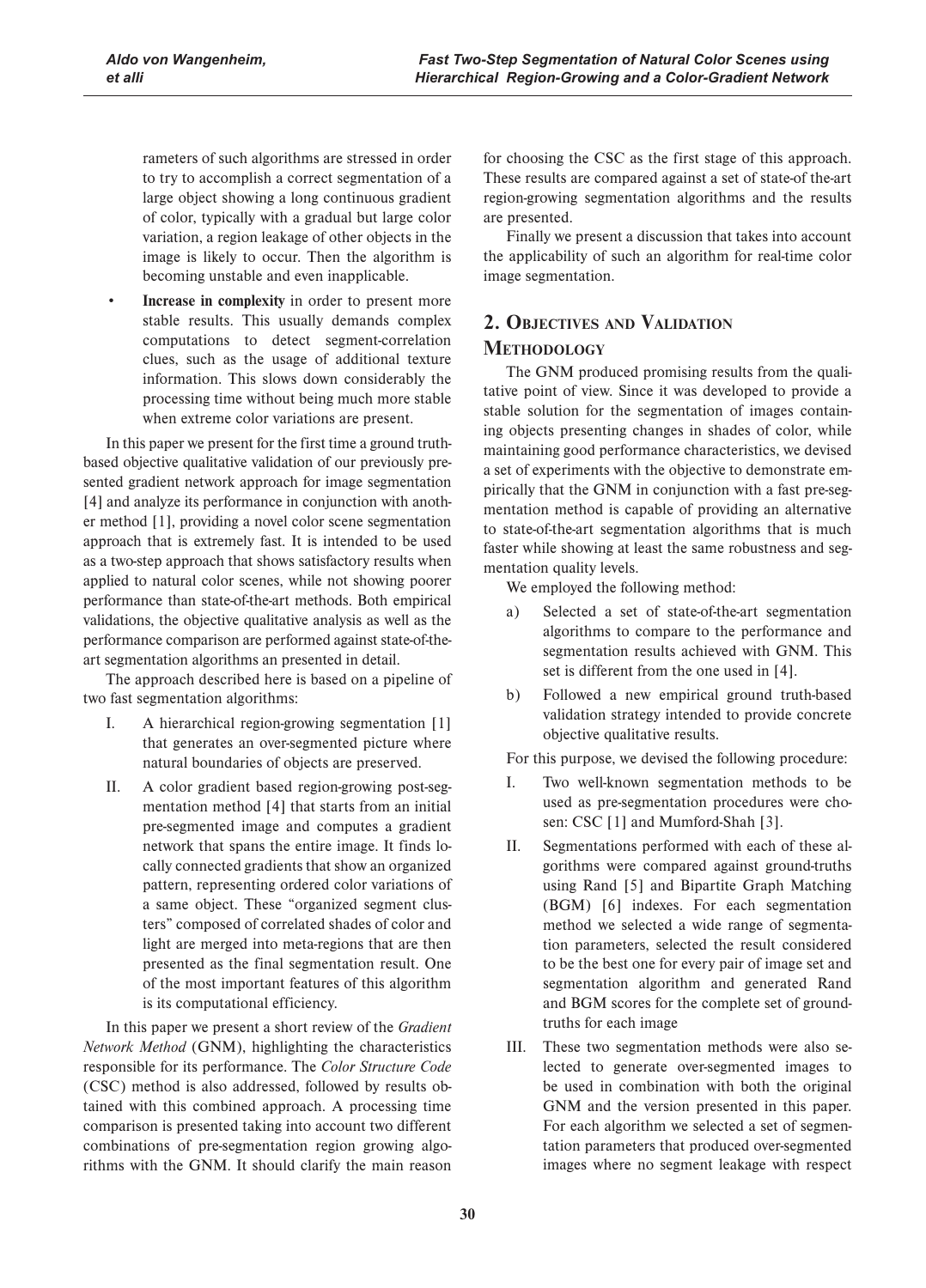to any ground truth was allowed. Each of these results was used as an input for the GNM algorithm, which also was run with a set of different parameters. The resulting segmentations after post-processing with the GNM were also compared against ground-truth images using Rand and BGM indexes.

IV. We compared these results to two other well-established segmentation methods: JSEG [2] and EDISON [7] also using the ground-truth images and the Rand and BGM indexes.

In this context, the comparison against the EDISON method is new and was chosen because of its quality and robustness. The subjective comparisons against the RHSEG [8] method shown in [4] where not included into this experiment because RHSEG needs user interaction, which can introduce a subjective bias, and is therefore not suited to be tested with the proposed validation methodology.

For the pre-segmentation step, the parameter used for CSC was threshold = 30 and for Mumford-Shah images were generated with lambda  $= 600$ . The parameter ranges and increment steps used for these segmentation methods were the following:

- 1. CSC:  $20 \leq$  threshold  $\leq 100$ , threshold-step = 10;
- 2. Mumford-Shah:  $1000 \leq$  lambda  $\leq 15000$ , lamb $da$ -step = 500;
- 3. EDISON:  $3 \leq S S \leq 30$ , SS-step = 1, SR = 8.
- 4. JSEG is an unsupervised technique and does not require parameters.

The chosen segmentation quality measures for qualitative validation [5,6] are described in the Appendix. Each measure was chosen because it is a representative of one of two widely employed segmentation quality metrics: *counting of pairs* and *set matching*.

# **3. GRADIENT NETWORK METHOD**

The GNM [4] was developed to deal with segmentation problems where objects in the scene are represented by gradually varying color shades, as they often are found in outdoor scenes. This technique employs a novel segmentation strategy and was developed for robust and fast image segmentation.

The GNM looks for a higher degree of organization in the structure of the scene through search and identification of continuous and smooth color gradients. To be able to run over the image and identify these variations of colors, the GNM uses a graph *G (V, E)* to structure the initial stage of the algorithm. The graph will be used as a structure to guide the algorithm. This strategy is relat-

ed to the approach in [9]. The vertices  $V \in V$  represent regions identified in a previous pre-segmentation. GNM concentrates on regions of high similarity, specifically in the aspect of low color variation. The goal of the pre-segmentation with a different algorithm is to obtain groups of pixels with a high degree of similarity represented in a simple way, avoiding possible problems with local noise if the representation would be done individually for each pixel as a vertex.

The tests with GNM were performed combining it with a Mumford-Shah functional (MS) based pre-segmentation provided by the Megawave package [10] and with the Color Structure Code (CSC) [1] algorithm. Other techniques, such as Watershed [11], could also be employed for the pre-segmentation step. The pre-segmentation algorithm must only fulfill the requirement of producing super-segmented results that preserve the main edges. The quality of the pre-segmentation, however, affects the final result as is shown below.

The external pre-segmentation step is followed in GNM by a labeling procedure to convert the segmentation output into a graph *G (V, E)*. The next step is to check all the neighborhood relations if they comply to the similarity measure and provide continuous and smooth color gradients. The evaluation of the continuity of the gradients along the paths found in the graph is done by a function  $f_{\rm c}$  that takes into account the *perception* [12] variations. This allows a better evaluation of the similarity in presence of different luminance in the regions. Regions of continuous and smooth gradients are due to the presence of lighting effects in the scene of an image. With this additional feature, the algorithm becomes more robust when applied to images with such characteristics. Therefore, even when the neighborhood contains regions too dark or too illuminated it will search for the best possible gradient path in the graph [4].

All  $e \in E$  will be evaluated by the chosen similarity measure and regions found acceptably similar will be grouped in meta-regions. The resulting meta-regions of the whole process will be the output produced by the GNM segmentation. A high-level structural description of the algorithm can be found in Figure 1.

## **3.1. BRIEF ALGORITHMIC DESCRIPTION OF THE GRADI-ENT NETWORK METHOD**

A summarized version of the GNM algorithm is given below:

- 1. Given a segmented image, a labeling process will be applied and the homogeneous objects in the image will identified.
- 2. The labeled objects have their neighborhood identified. Build a connected graph *G(V, E)*.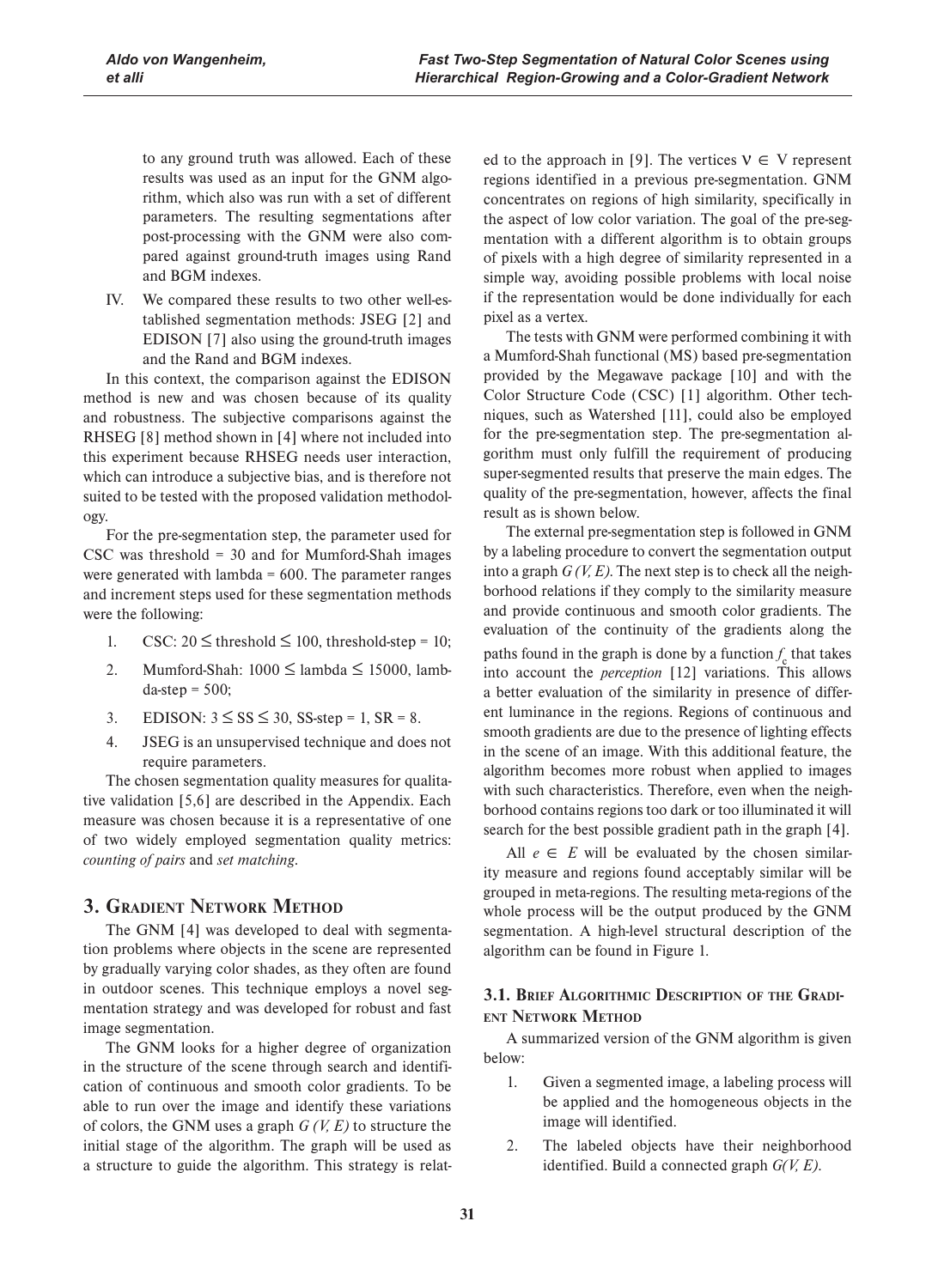

**Figure 1**. Diagram displaying the GNM process.

- 3. Associate each vertex  $V \in V$  with an unique *meta-region m*, that will be used to represent and group similar regions and that have a path connecting them.
- 4. With the connected graph, select any edge  $e \in E$ of the graph *G(V, E)*.
	- 4.1. For the current edge, take the two vertices  $V_1$ ,  $V_2 \in V$ , and verify if they are not already contained in the same meta-region *m*. If so, proceed to 4.4. Else, continue.
	- 4.2. Identify which type of perception, clear or rough, applies to the gradient of color between vertices  $v_1, v_2 \in V$ .
	- 4.3. According to the identified perception, evaluate through a similarity measure if the gradient between these vertices is smaller than the threshold defined for the current perception. If it is, the meta-regions  $m<sub>1</sub>$  and  $m<sub>2</sub>$  containing each of the vertices are merged into a new meta-region  $m<sub>n</sub>$ . Otherwise, do nothing.
	- 4.4. Mark this edge as *verified*. Select an edge that has not been yet verified and go back to the first step of this group of instructions. If there is none, follow to step 5.
- 5. With the meta-regions found in the former steps build the output image, as each meta-region now represents what is considered an object in the scene of the image by the algorithm. Represent

each pixel in the a meta-region by the mean value of the pixels of the meta-region.

For a more formal description of this algorithm we refer to [4].

# **4. THE COLOR STRUCTURE CODE**

The Color Structure Code (CSC) [1] was developed at the CS Department of the University of Koblenz, Germany. CSC was aimed at the segmentation of scenes from a camera in a car in motion for real-time road sign recognition. The CSC is a region growing algorithm that uses a hierarchical topology formed by islands, a topology type introduced by [13]. These islands have different levels, as shown in Figure 2. A level 0 island is a hexagon, composed by the 6 vertex points around a central point. During the process, some islands overlap others such that level  $n + 1$  islands are composed by seven level *n* overlapped islands. This will be repeated until an island spans the entire image.



**Figure 2**. CSC's hierarchical island structure. [1]

As a first step, the whole image will be partitioned into level 0 islands. A merging step, where the islands will grow and overlap iteratively, will follow. After the grouping step, a split step is performed, where some corrections will take place through the use of global information. In this way, CSC combines a local information step in the merging process and a global information evaluation in the split step, looking for segmenting regions with the highest similarity.

The CSC approach alone is a suitable alternative for dealing with outdoor scene images. However, it is not prepared to deal with regions that present larger continuous color or luminance gradients, where segmentation problems will occur, as shown in Figure 3. As a usual conse-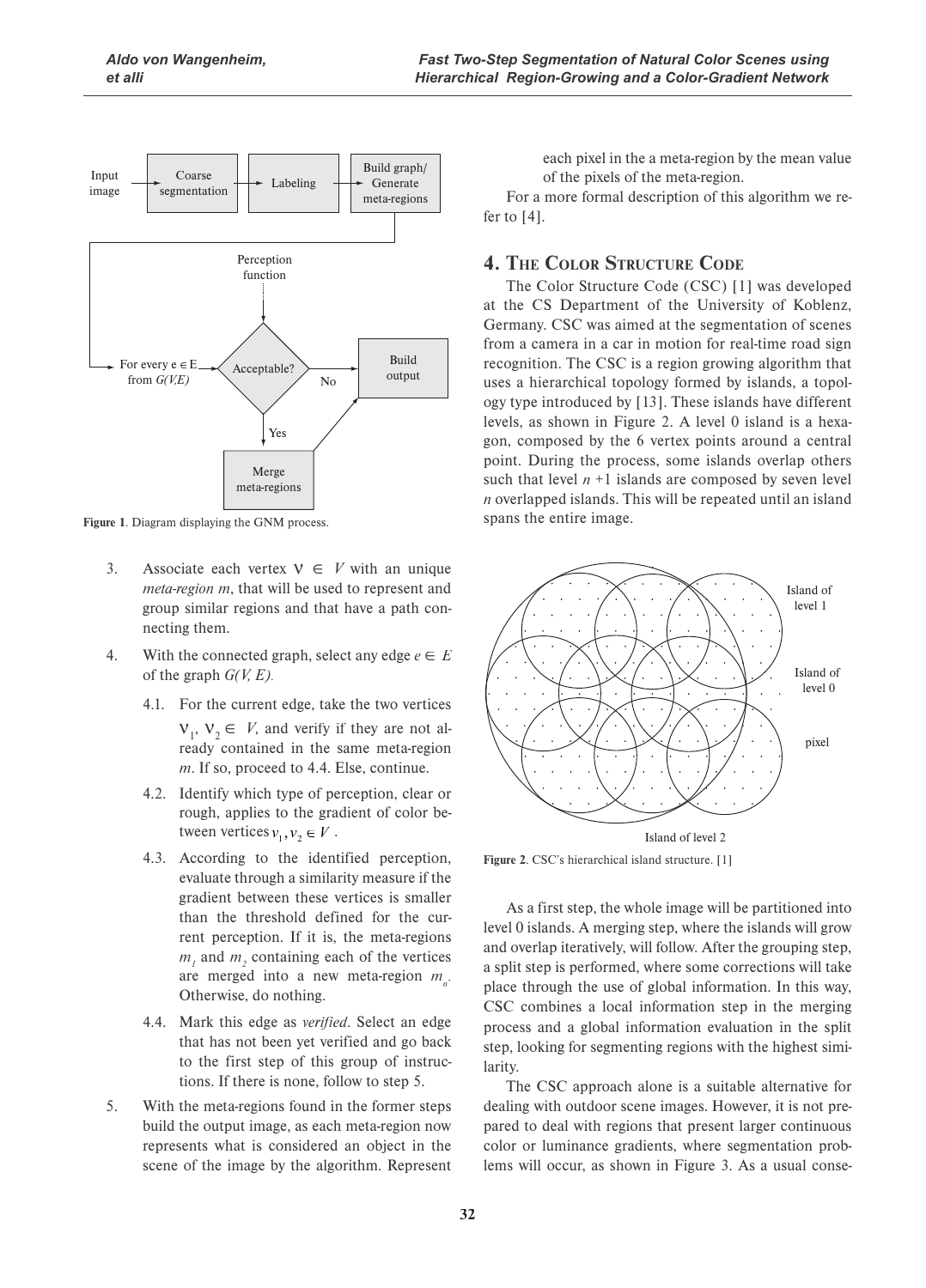

**Figure 3**. CSC results when processing a complex outdoor image. From left to right: the original image, a cautious approach and an aggressive approach. See color plate in page 40.

quence, found in most algorithms, sensitive regions might be swallowed or more cautious parameters might produce many more segments than would be useful. We will show that the CSC shows good performance and reliability regarding outdoor images when employed as a pre-processing step for the GNM, which then performs the sensitive global gradient-based region grouping actions.

# **5. ACHIEVING EFFICIENCY AND ROBUSTNESS**

High speed performance segmentation algorithms have been investigated to satisfy the demands from applications that require real-time results. Fast segmentation processes could be used in several situations, like motion detection in video frames or autonomous vehicle guidance [1]. Another application would be to guide surgery and other medical procedures. An example is given in [14], where segmenting a carotid artery is a useful step in medical imaging. Efficiency requirements can also be found in several other areas. [15] presents a technique developed for real time applications as space-weather analysis. In [16] an approach is proposed to track players in a soccer pitch. Fast segmentation approaches are a recurrent topic and several optimizations or specializations over known techniques have been developed [17,18,19].

While several algorithms can achieve good results neglecting speed, GNM and CSC are both generic segmentation techniques that provide a reasonably good performance.

## **5.1. GNM COMPLEXITY ISSUES**

GNM achieves performance through a set of integrated strategies. First, an optimized labeling algorithm performs the initial processing of the pre-processed image and ensures a fast solution to this intermediate step. The complexity of the used labeling algorithm is  $O(n^2)$ .

After classifying the information in the labeling, the construction of the graph takes place. This will structure the information since every region found by the labeling

will correspond to a vertex of the graph. The graph generation step has a complexity of  $O(n)$ . To improve the performance and avoiding redundant loops, the mean color value computation for every region and the conversion to the HSI color space are done together with the graph generation step.

To merge regions presenting similar *perception* [12], the graph is then traversed Since this step depends solely on the number of edges, its complexity is *O(m)*.

GNM total complexity is  $O(n^2 + n + m)$ , where n is the number of vertices and m the number of edges. This method presents a simple solution that is only dependent of the image size and the scene complexity of the resulting pre-processed image. It is important to note, though it can't be accounted in the GNM complexity, that the chosen algorithm for the pre-segmentation has an effect on the total time of processing in this approach. A proper technique must be selected here.

# **5.2. PRE-SEGMENTATION ISSUES**

As our main focus here is to obtain robust results combined with high performance, we have chosen the *Color Structure Code* (CSC) [1] as our pre-segmentation technique.

Though CSC is focused on speed and was developed for specific purposes, it still achieves good results in terms of general robustness and proves to be a good solution in generic cases too. The islands of similarity approach fits nicely with the expected feature for GNM starting point, *i.e.* the regions of very similar characteristics avoiding leakages.

As a main source for quality and performance comparison, we used the traditional Mumford-Shah Functional implementation supplied by the *Megawave* [10] image processing package. The behavior of this method is well known and documented and was considered for a long time the best choice for quality comparisons.

# **6. RESULTS AND DISCUSSION**

To empirically validate the approach, 17 outdoor images showing different color and texture characteristics where processed with all methods. To allow performance comparisons, all tests were run on the same computer.

The adoption of the Berkeley's image dataset [20] was a necessary and desirable choice since it is a well known dataset with the added features of ground truth (hand segmented) images for every set that will help us in future quality evaluations.

The combined segmentation techniques used in the following tests were: GNM applied over pre-segmented images by CSC, with a threshold equal to 30 and GNM applied over pre-segmented images by a Mumford-Shah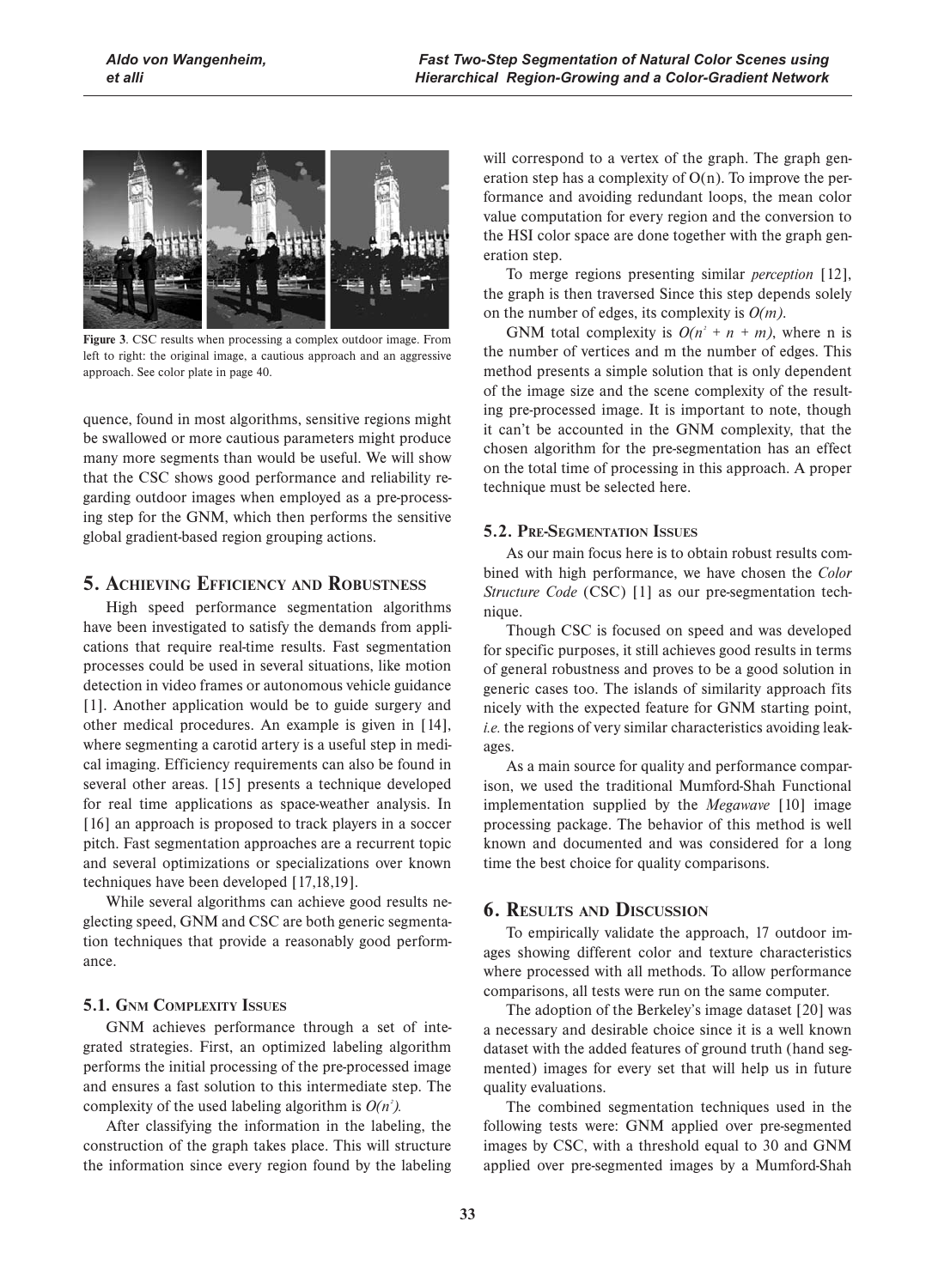functional based segmentation, with lambda equal to 600. The GNM parameters were iterated over a range of reasonable values and the results showing the best Rand and BGM indexes were chosen.

For all other four results, CSC and MS alone, and JSEG and EDISON, the parameters were not preset, but were iterated over a range of reasonable values and the results showing respectively the best Rand and BGM indexes were chosen. It was allowed for the best results according to Rand and BGM to be different.

#### **6.1. PERFORMANCE**

 The mean execution time for all images with each method is shown in Figure 4. The total execution time for each set with every selected algorithm is shown in Table 1. This time was obtained by the difference of two time stamps, one in the start and one in the end of the execution process of each algorithm. Mean and standard deviation for every set are also displayed.



**Figure 4**. Chart comparing mean execution times in seconds.

The computer the tests were run on is an AMD Athlon 64, 2.2 GHz with 512MB RAM memory and the time unit is seconds. Figure 5 shows image results obtained with GNM combined with both CSC and Mumford-Shah. As the Table 1 shows, the combination of CSC and GNM shows results with a mean value of about 1.2 seconds, which is only slower than CSC. This was expected, considering the cumulative times of CSC+GNM.

The mean time for CSC+GNM is several times shorter than Mumford-Shah (including MS+GNM), EDISON and JSEG, which is the slowest of all. There is little standard deviation among the times obtained for CSC+GNM, while

again in accordance with the exception of CSC alone, all other techniques show higher standard deviations.

Comparing CSC+GNM with MS+GNM, we see that GNM takes longer in the CSC+GNM case than in the MS+GNM case. This occurs because of the existence of several small image fragments that are produced by CSC which are not found in Mumford-Shah segmentations, resulting in much more graph vertices to be evaluated.

It is important to notice, however, that GNM has a very stable performance in both cases, with little deviation among the tests cases.

## **6.2. QUALITY**

Figure 5 shows segmentations of complex illuminated objects, as the sky in the 368078 set or the red roof of the church in the 118035 set. Higher resolution images, comparisons among several algorithms and more results can be found in http://www.lapix.ufsc.br/fast .

Tables 2 and 3 show the results of the objective qualitative validation of the segmentations using the RAND and BGM indexes. We have included the mean results for each image and method for comparison and the standard deviation as a measure of robustness.

For the RAND index both combinations of the GNM with pre-segmentations showed the best mean results and also the highest robustness, presenting the lowest standard deviation among the results.

CSC+GNM is the second best, being behind only MS+GNM and slightly better than EDISON.

For the BGM index, the combinations of the GNM with pre-segmentations scored at place 3 and 4. The best results were achieved by the EDISON method, being followed closely by the CSC alone.



**Figure 5**. Examples of the image results obtained by GNM, combined with both CSC and Mumford-Shah. The first row corresponds to image number 368078 and the second row corresponds to 118035 from Berkeley image dataset. See color plate in page 40.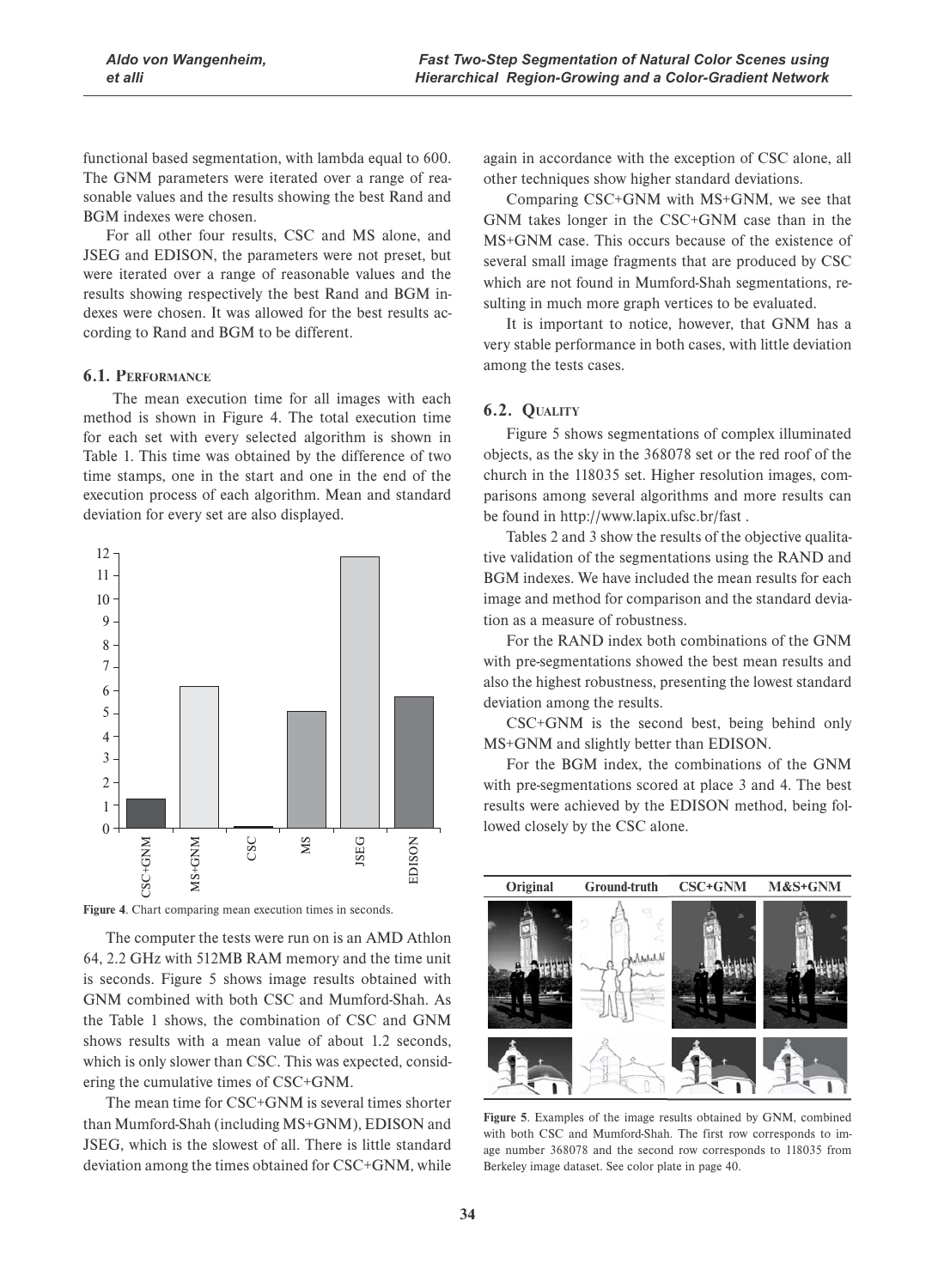**Table 1**. The total execution times for 17 Berkeley dataset images processed using the techniques is listed in Results and Discussion. In the GNM cases, the time consumed by GNM is shown in parenthesis. Landscape images dimensions are 481 x 321 pixels and portrait images are x 481 pixels. The mean time, standard deviation in seconds and standard deviation in percent for every algorithm test are displayed in the last lines of the table.

| Image      | <b>Execution Times in Seconds</b> | $MS + GNM$    | <b>CSC</b> | <b>MS</b> | <b>JSEG</b> | <b>EDISON</b> |
|------------|-----------------------------------|---------------|------------|-----------|-------------|---------------|
|            | $CSC + GNM$                       |               |            |           |             |               |
| 2092       | 0.625(0.547)                      | 5.422 (0.500) | 0.078      | 4.782     | 9.30        | 4.52          |
| 3096       | 0.719(0.641)                      | 5.313 (0.547) | 0.063      | 4.641     | 7.49        | 2.15          |
| 14037      | 0.625(0.547)                      | 9.203(0.516)  | 0.062      | 8.172     | 11.14       | 4.81          |
| 15088      | 0.656(0.547)                      | 5.547(0.515)  | 0.078      | 5.063     | 26.50       | 7.14          |
| 22090      | 0.609(0.515)                      | 5.187(0.531)  | 0.078      | 4.687     | 9.06        | 5.12          |
| 24004      | 0.719(0.625)                      | 5.609(0.609)  | 0.094      | 4.969     | 10.78       | 6.00          |
| 24063      | 0.594(0.516)                      | 5.203(0.453)  | 0.062      | 4.828     | 9.08        | 3.07          |
| 46076      | 0.641(0.547)                      | 5.329 (0.516) | 0.078      | 4.766     | 11.09       | 5.89          |
| 48055      | 0.828(0.719)                      | 5.563(0.641)  | 0.094      | 4.828     | 14.22       | 7.18          |
| 67079      | 0.672(0.578)                      | 5.360(0.516)  | 0.079      | 4.937     | 12.33       | 6.77          |
| 118035     | 0.702(0.593)                      | 6.093(0.531)  | 0.078      | 5.375     | 9.39        | 3.78          |
| 124084     | 0.657(0.563)                      | 5.109 (0.562) | 0.078      | 5.375     | 9.39        | 11.39         |
| 138078     | 0.750(0.656)                      | 6.030(0.562)  | 0.078      | 5.360     | 14.36       | 5.53          |
| 143090     | 0.641(0.547)                      | 5.047(0.578)  | 0.078      | 4.469     | 12.91       | 4.41          |
| 219090     | 0.719(0.625)                      | 5.359 (0.593) | 0.093      | 4.735     | 11.84       | 5.23          |
| 310007     | 0.641(0.531)                      | 5.609(0.500)  | 0.094      | 5.031     | 9.89        | 7.28          |
| 368078     | 0.734(0.672)                      | 5.093(0.593)  | 0.078      | 4.547     | 12.58       | 7.20          |
| mean       | 0.678(0.586)                      | 5.652(0.545)  | 0.079      | 5.092     | 11.844      | 5.734         |
| std.dev.   | 0.061(0.06)                       | 0.962(0.047)  | 0.010      | 0.840     | 4.240       | 2.096         |
| % std.dev. | 9% (10%)                          | 17% (9%)      | 13%        | 16%       | 36%         | 37%           |

**Table 2**. Segmentation quality results for 17 different Berkeley Dataset outdoor images according to the Rand Index

| Image    | <b>RAND Index</b> | $MS + GNM$ | <b>CSC</b> | <b>MS</b> | <b>JSEG</b> | <b>EDISON</b> |
|----------|-------------------|------------|------------|-----------|-------------|---------------|
|          | $CSC + GNM$       |            |            |           |             |               |
| 2092     | 0.056             | 0.106      | 0.091      | 0.231     | 0.152       | 0.124         |
| 3096     | 0.265             | 0.155      | 0.150      | 0.172     | 0.347       | 0.132         |
| 14037    | 0.168             | 0.134      | 0.267      | 0.112     | 0.128       | 0.145         |
| 15088    | 0.119             | 0.119      | 0.133      | 0.278     | 0.481       | 0.120         |
| 22090    | 0.049             | 0.051      | 0.051      | 0.141     | 0.054       | 0.108         |
| 24004    | 0.183             | 0.184      | 0.188      | 0.237     | 0.232       | 0.200         |
| 24063    | 0.176             | 0.159      | 0.147      | 0.238     | 0.270       | 0.146         |
| 46076    | 0.105             | 0.123      | 0.194      | 0.112     | 0.079       | 0.096         |
| 48055    | 0.071             | 0.081      | 0.121      | 0.151     | 0.153       | 0.078         |
| 67079    | 0.294             | 0.283      | 0.220      | 0.303     | 0.242       | 0.283         |
| 118035   | 0.109             | 0.102      | 0.108      | 0.096     | 0.107       | 0.105         |
| 124084   | 0.281             | 0.304      | 0.293      | 0.312     | 0.284       | 0.270         |
| 138078   | 0.184             | 0.189      | 0.109      | 0.157     | 0.118       | 0.052         |
| 143090   | 0.091             | 0.090      | 0.316      | 0.218     | 0.235       | 0.094         |
| 219090   | 0.154             | 0.060      | 0.167      | 0.192     | 0.083       | 0.048         |
| 310007   | 0.097             | 0.112      | 0.429      | 0.134     | 0.227       | 0.437         |
| 368078   | 0.079             | 0.079      | 0.235      | 0.127     | 0.138       | 0.073         |
| mean     | 0.146             | 0.137      | 0.189      | 0.189     | 0.196       | 0.148         |
| std.dev. | 0.077             | 0.071      | 0.096      | 0.069     | 0.110       | 0.100         |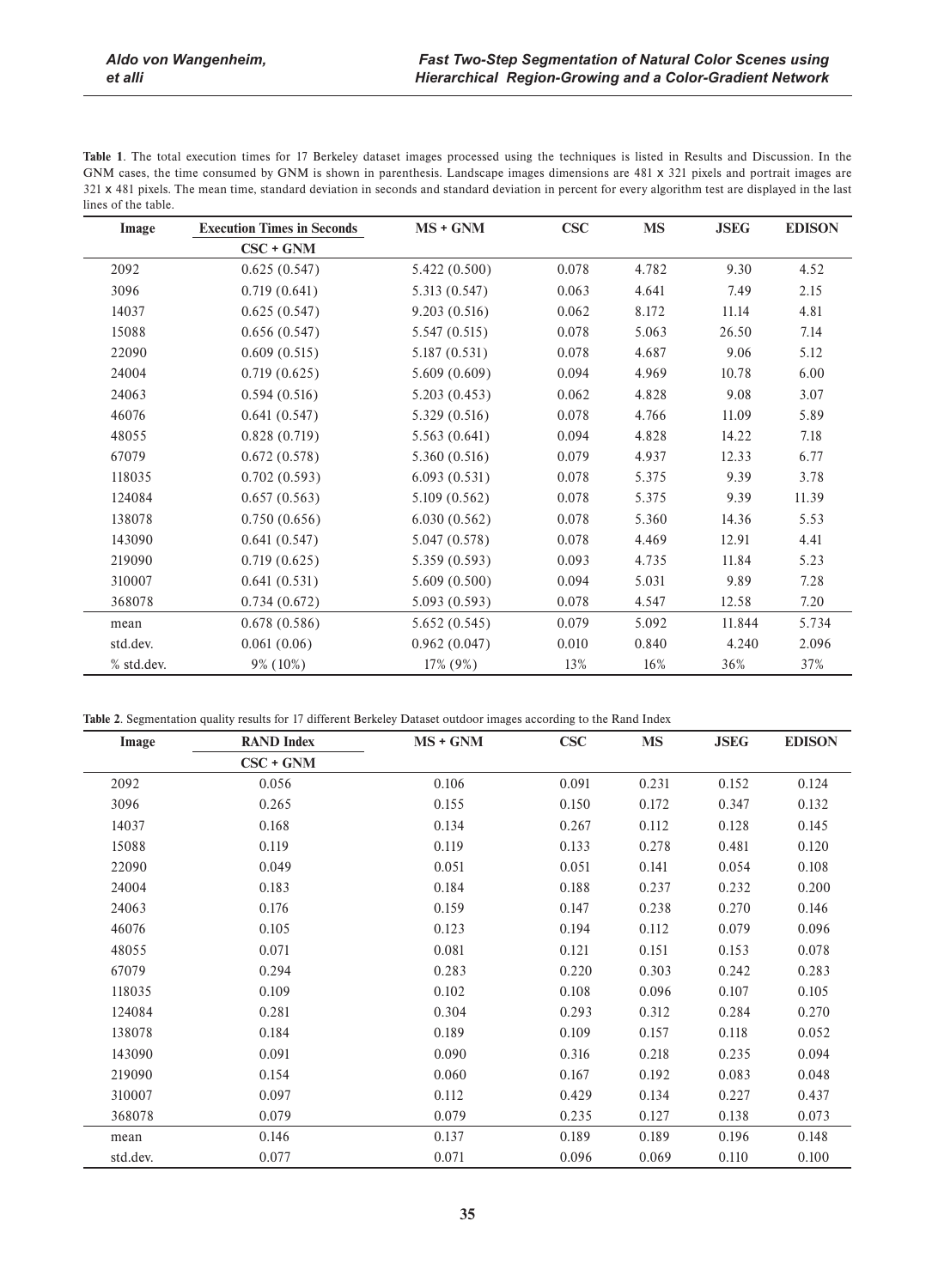| Image    | <b>BGM</b> Index |          |            |           |             |               |
|----------|------------------|----------|------------|-----------|-------------|---------------|
|          | $CSC + GNM$      | MS + GNM | <b>CSC</b> | <b>MS</b> | <b>JSEG</b> | <b>EDISON</b> |
| 2092     | 0.124            | 0.129    | 0.114      | 0.262     | 0.056       | 0.103         |
| 3096     | 0.138            | 0.033    | 0.010      | 0.045     | 0.220       | 0.048         |
| 14037    | 0.175            | 0.340    | 0.017      | 0.187     | 0.275       | 0.026         |
| 15088    | 0.073            | 0.109    | 0.084      | 0.170     | 0.375       | 0.114         |
| 22090    | 0.243            | 0.284    | 0.242      | 0.147     | 0.214       | 0.204         |
| 24004    | 0.430            | 0.463    | 0.412      | 0.557     | 0.555       | 0.424         |
| 24063    | 0.104            | 0.089    | 0.037      | 0.306     | 0.326       | 0.054         |
| 46076    | 0.318            | 0.409    | 0.245      | 0.331     | 0.259       | 0.072         |
| 48055    | 0.114            | 0.139    | 0.198      | 0.336     | 0.402       | 0.081         |
| 67079    | 0.104            | 0.124    | 0.217      | 0.145     | 0.213       | 0.117         |
| 118035   | 0.202            | 0.275    | 0.192      | 0.205     | 0.238       | 0.066         |
| 124084   | 0.610            | 0.702    | 0.279      | 0.329     | 0.624       | 0.388         |
| 138078   | 0.394            | 0.419    | 0.147      | 0.298     | 0.244       | 0.053         |
| 143090   | 0.206            | 0.206    | 0.173      | 0.465     | 0.512       | 0.157         |
| 219090   | 0.338            | 0.211    | 0.205      | 0.314     | 0.214       | 0.195         |
| 310007   | 0.137            | 0.181    | 0.086      | 0.292     | 0.340       | 0.038         |
| 368078   | 0.355            | 0.385    | 0.154      | 0.489     | 0.455       | 0.314         |
| mean     | 0.239            | 0.264    | 0.165      | 0.287     | 0.325       | 0.144         |
| std.dev. | 0.147            | 0.172    | 0.103      | 0.133     | 0.147       | 0.123         |

**Table 3**. Segmentation quality results for 17 different Berkeley Dataset outdoor images according to the BGM Index.

# **7. CONCLUSIONS AND DISCUSSION**

We have empirically shown that the quality of the segmentations generated by our two-step approach is very promising and comparable to segmentations generated by state-of-the-art methods that were available for comparison when this paper was being written. On the other side, the segmentation time of a given image when processed by our suggested two-step method was shown to be considerably less than when other approaches were used or when the Gradient Network Method step was used in combination with more traditional segmentation approaches such as the Mumford-Shah functional.

Considering that  $CSC + GNM$  is five times faster than EDISON, which is the method that has shown the best quality scores as a standalone approach, it is noticeable that the  $CSC + GNM$  segmentation quality scores are so high, being even better than the EDISON according to the Rand index. CSC + GNM also presented a stable behavior, both in performance, showing little variation in processing time, and also in quality, showing little variation in the Rand index, thus providing extremely robust image segmentation results.

The EDISON implementation provided the best BGM index scores, while JSEG provided the worst ones. Both combined GNM approaches remained in the middle. This is a good enough score, when considering that the GNM is being compared to state-of-the-art segmentation methods. On the other hand, as the results provided in http://www.lapix.ufsc.br/fast show, the BGM method tends to prefer bigger regions, even if a region overlaps partially into another. This leads to results showing under-segmentations with segment leakage receiving a higher score than with the Rand method. We have developed our method explicitly to analyze rigorously region borders in order to avoid such leakages, even if some over-segmentation is left behind. This can be one reason for the poorer performance according to the BGM index. This would also explain why the CSC alone scored second best and even showed the best robustness according to this same validation index.

The Gradient Network Method is a segmentation postprocessing method that is independent of the region-growing method that is applied to generate the super-segmented input image. This has been shown by the comparison between the results produced using the CSC method and when the Mumford-Shah functional is used as the preprocessing step. It is interesting to note that the quality of the final results is very similar, although the intermediate segmentation results of the Mumford-Shah functional are sometimes of a "prettier" quality. The processing time, however, is extremely shorter when a rapid approach like the CSC, which was originally developed for real-time color segmentation, is used. This shows that the process-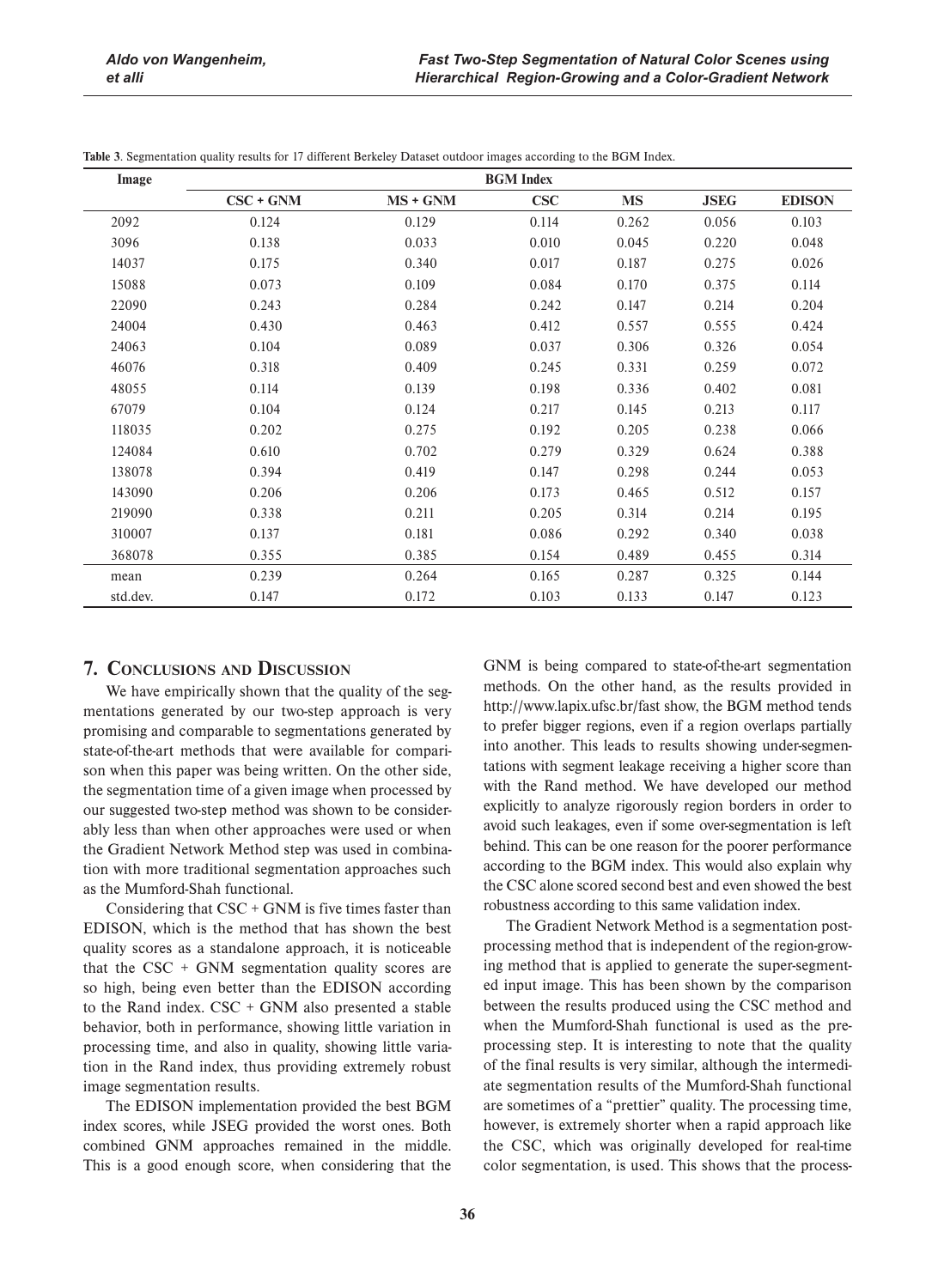ing step with the Gradient Network Method allows us to rely on very fast pre-segmentation methods that reduce the total processing time while producing end-segmentations of good quality, even if the pre-processing method is not so good as more traditional approaches.

From the performance point of view, we did not analyze the methods under varying parameter settings, even if we processed each image under approximately 30 different parameter settings for each method except JSEG. Our focus was quality with speed, thus we considered only the segmentation result which presented the best quality under each of the metrics to compute the performance. So, the processing time shown in our result tables is always the time it took to process the segmentation that showed the best quality score.

Further improvements, however, could still be achieved in terms of efficiency with the use of a graphics processing unit for performing the necessary computations of the involved algorithms. This kind of technology, referred as General-Purpose Computing on Graphics Processing Units (GPGPU), would achieve better results, probably real-time ones. This could make the combination of CSC and GNM a feasible solution to real-time applications that deal with outdoor scenes, as robotics or traffic monitoring applications. Preliminary results not reported and shown here gave some promising perspectives.

When the experiments described in this paper were being performed, a new variant of the Mumford-Shah algorithm was published, that is described as overcoming one of the most important shortcomings of Mumford-Shah, namely the long processing time [21]. We did not have the opportunity to implement and test this new variation, but since CSC is in average 64 times faster than the traditional Mumford-Shah, showing a mean segmentation time of 0.079s compared to the mean segmentation time of 5.092s presented by the standard Mumford-Shah implementation, while presenting the same mean Rand index of 0.189 and a better BGM index of 0.165 against the BGM index of 0.287 of Mumford-Shah, we think it is still a better choice for the pre-segmentation step, even if faster versions of the Mumford-Shah algorithm are appearing.

## **ACKNOWLEDGEMENTS**

Daniel D. Abdala thanks CNPq-Brazil for a Ph.D scholarship, and Professor Xiaoyi Jiang for his support during the first months of the Ph.D. work at the University of Monster.

The authors also wish to thank Antônio Sobieransky from the Lab for Image Processing and Graphic Computing – LAPIX for editing and updating the site which presents additional material from this work.

## **REFERENCES**

- [1] V. Rehrmann, L. Priese. Fast and Robust Segmentation of Natural Color Scenes. *ACCV*. (1): 598-606, 1998.
- [2] Y. Deng, B. S. Manjunath. Unsupervised segmentation of color-texture regions in images and video. *IEEE Transactions on Pattern Analysis and Machine Intelligence*. 23(8): 800-810, 2001.
- [3] D. Mumford, J. Shah. Optimal approximations by piecewise smooth functions and associated variational problems, Commun. *Pure Appl. Math.* 42: 577-684, 1989.
- [4] A. V. Wangenheim, R. Bertoldi, D. Abdala, M. M. Richter. Color image segmentation guided by a color gradient network. *Pattern Recognition Letters*. 28: 1795-1803, 2007.
- [5] W. M. Rand. Objective criteria for the evaluation of clustering methods. *Journal of American Statistical Association*. 66: 846-850, 1971.
- [6] X. Jiang, C. Marti, C. Irniger, H. Bunke. Distance measures for image segmentation evaluation. *EURASIP Journal on Applied Signal Processing*. 1-10, 2006.
- [7] D. Comaniciu, P. Meer. Mean shift: A robust approach toward feature space analysis. *IEEE Transactions on Pattern Analysis and Machine Intelligence*. 24(5): 603- 619, 2002.
- [8] J. C. Tilton. D-dimensional formulation and implementation of recursive hierarchical segmentation. Disclosure of Invention and New Technology: NASA Case N'I GSC 15199-1, May 2006.
- [9] A. Trimeau, P. Colantoni. Regions adjacency graph applied to color image segmentation. *IEEE Trans. on Image Processing*. 9(4): 735-744, 2000.
- [10] Megawave image processing package. http://www. cmla.ens-cachan.fr/Cmla/Megawave/, Sept 2006.
- [11] L. Vincent, P. Soille. Watersheds in digital spaces: An efficient algorithm based on immersion simulations. *IEEE Transactions on Pattern Analysis and Machine Intelligence*. 13: 583-598, 1991.
- [12] K. Huang, Q. Wang, Z. Wu. Natural color image enhancement and evaluation algorithm based on human visual system. *Computer Vision and Image Understanding*. 103(1): 52-63, 2006.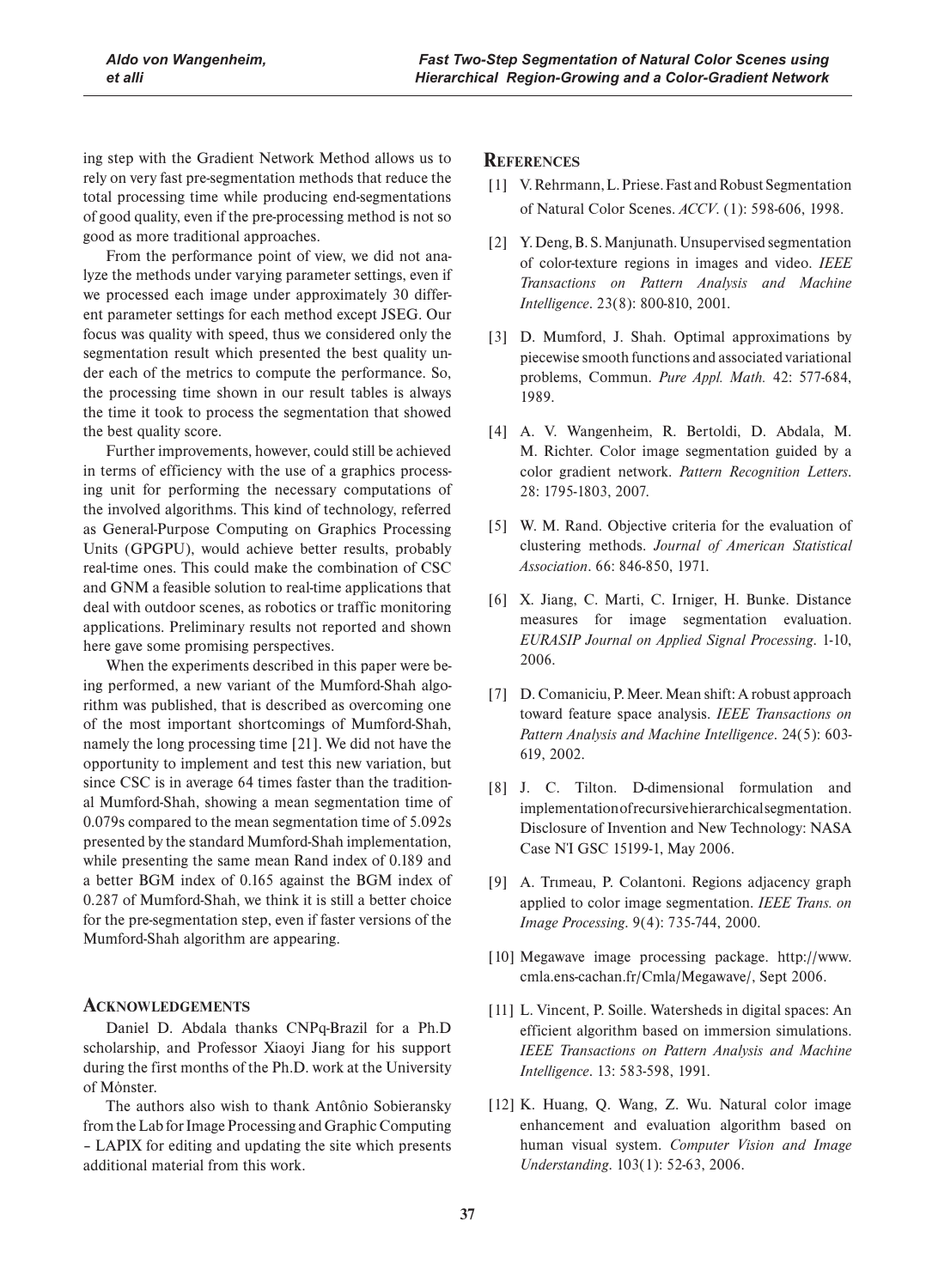- [13] G. Hartmann. Recognition of hierarchically encoded images by technical and biological systems. *Biological Cybernetics*. 57(1–2): 73-84, 1987.
- [14] D. Y. Kim, J. W. Park. Connectivity-based local adaptive thresholding for carotid. *Image and Vision Computing*. 23(14): 1277-1287, 2005.
- [15] T. D. de Wit. Fast Segmentation of Solar Extreme Ultraviolet Images. *Solar Physics*. 239(1-2): 519-530, 2006.
- [16] P. Figueroa, N. J. Leite, R. Barros. Background recovering in outdoor image sequences: an example of soccer players segmentation. *Image and Vision Computing*. 24(4): 363-374, 2006.
- [17] Y. Pan, J. D. Birdwell, Djouadi S. Efficient Implementation of the Chan-Vese Models Without Solving PDEs. *Multimedia Signal Processing 2006 IEEE 8*th *Workshop*. Pages 350-354, ANO.
- [18] K. Y. Wong, M. E. Spetsakis. Tracking based motion segmentation under relaxed statistical assumptions. *Computer Vision and Image Understanding*. 101(1): 45-64, 2006.
- [19] H. Sun, J. Yang, M. Ren. A fast watershed algorithm based on chain code and its application in image segmentation. *Pattern Recognition Letters*. 26(9): 1266-1274, 2005.
- [20] D. Martin, C. Fowlkes, D. Tal, J. Malik. A database of human segmented natural images and its application to evaluating segmentation algorithms and measuring ecological statistics. In *Proceedings of the 8*th *International Conference on Computer Vision*. pages 416-423, 2001.
- [21]C. V. Alvino, A. J. Yezzi. Fast Mumford-Shah segmentation using image scale space bases. *Proc. SPIE*, 6498, 64980F, 2007, DOI:10.1117/12.715201.

#### **Appendix**

## **A SEGMENTATION QUALITY MEASURES**

To allow the objective segmentation quality validation, we selected two well-known different objective groundtruth-based segmentation quality measures and developed a validation strategy to compare our results against standard segmentation approaches.

There are several approaches to calculate these distance measures. Two widely used kinds of distances are estimated respectively by *counting of pairs* and by *set matching*. In our tests, we used one measure of each these kinds: Rand [5] and Bipartite graph matching (BGM) [6], respectively a pair-counting and a set-matching measure.

A brief description of both quality measures is given below.

#### **A.1 RAND INDEX**

The *Rand index* [5] is a similarity measure specially developed to evaluate the quality of clustering algorithms by comparison with other clustering results or with a golden standard (in our case, ground-truths). To compare two clustering results  $C_1$ ={c1<sub>1</sub>, c1<sub>2</sub>, ..., c1<sub>N</sub>} and C2={c2<sub>1</sub>, c2<sub>2</sub>,..., c2<sub>M</sub>} over the same image P =  $[p_1, p_2, ..., p_K]$  where each element of C1 or C2 is a subset of P and  $c1_j = {p1_j}$  $p2_j$ , ...,  $pL_j$ , the following quantities are calculated:

- 1.  $N_{11}$  the number of pixels in the same cluster in both C1 and C2.
- 2.  $N_{00}$  the number of pixels in different clusters both in C1 and C2.
- The rand index is so defined by eq. A.I

$$
R(C1, C2) = 1 - \frac{N_{11} + N_{00}}{\frac{n(n-1)}{2}}
$$
 A.I

To compute the quantities  $N_{11}$  and  $N_{00}$  one must iterate over the entire image for each pixel in order to evaluate the conditions defined above given an  $O(n^4)$  algorithm. A clever approach is to use the method where a matching matrix is used to summarize the occurrences of pixels in the respective classes. The matching matrix is constructed allocating each cluster from the clustering C1 to a row and each cluster from clustering C2 to a column. The matrix cells are then defined as the intersection of the clusters specifying each row and column. If the matching matrix has kxl size each cell can be defined as  $m_{ij} = |c_i \cap c_j|$ ,  $c_i$  $\in$  C1,  $c_i \in$  C2.

The quantities  $N_{11}$  and  $N_{00}$  can be computed in terms of the matching matrix as follows:

$$
N_{11} = \frac{1}{2} \left( \sum_{i=1}^{k} \sum_{j=1}^{l} m_{ij}^{2} - n \right)
$$
 A.II

$$
N_{00} = \frac{1}{2} \left( n^2 - \sum_{i=1}^k n_i^2 - \sum_{j=1}^l n_j^2 + \sum_{i=1}^k \sum_{j=1}^l m_{ij}^2 \right)
$$
 A.III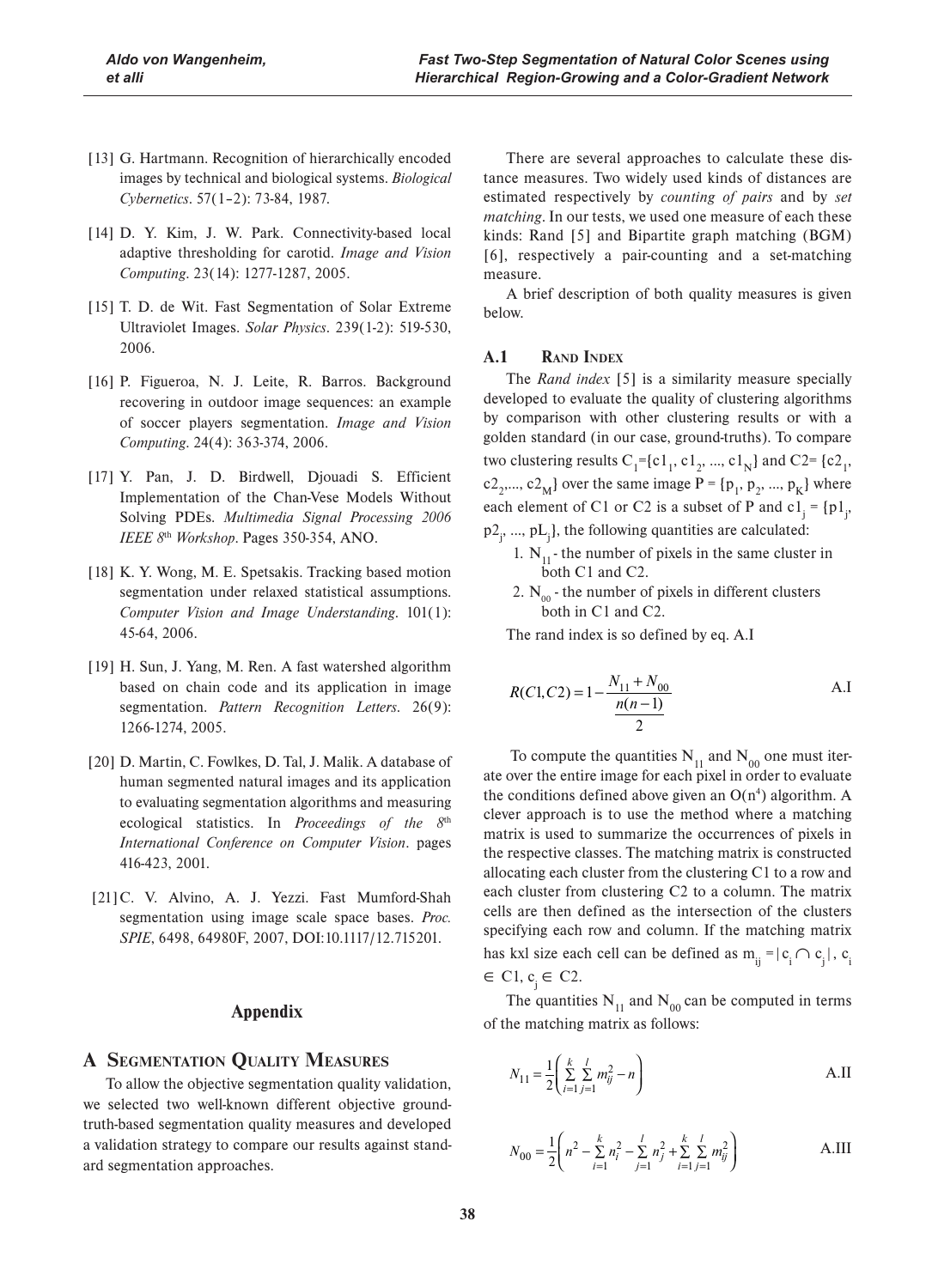where *n* is the cardinality of P and  $n_i$  and  $n_j$  are the cardinality of the clusters  $c1_i$  and  $c2_j$ .

# **A.2 BIPARTITE GRAPH MATCHING**

The *BGM index* [6] computes an one-to-one correlation between clusters at the same time trying to maximize their relationship. It considers each cluster of the C1 and C2 clustering as vertices of a bipartite graph. Edges are added between each vertex of the two partitions and they

are valued as  $|c_1 \cap c_2|$ , a value that can be directly extract from the matching matrix. Then the maximum-weight bipartite graph is defined as the subgraph  $\{(c1_{i1},c2_{i1}), ...,$  $(c1_{ir}, c2_{jr})$  where only the edges from  $c1_i$  to  $c2_j$  with maximum weight are present. After all max-valued edges were found the overall graph weight is calculated by sum of all remaining edge weights.

$$
BGM(C1, C2) = 1 - \frac{w}{n}
$$
 A.IV